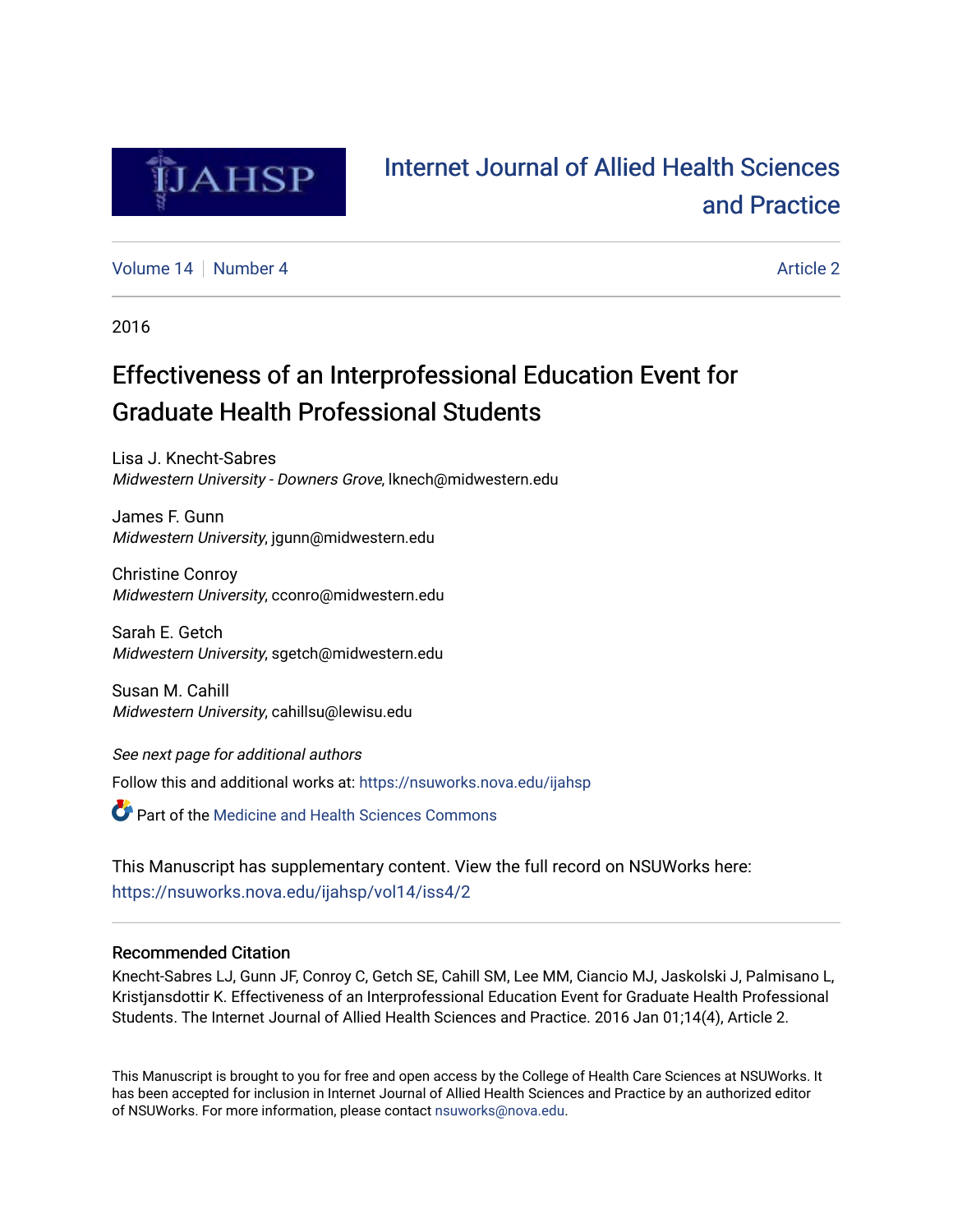## Effectiveness of an Interprofessional Education Event for Graduate Health Professional Students

## **Abstract**

### **ABSTRACT**

Purpose: The purpose of this study was to investigate the impact of a single, optional, half-day, interprofessional education (IPE) event for a myriad of graduate-level health professional students (n=44) at a university in Illinois, USA. Methods: The researchers in this study examined students' performance on two out of six of the domains on the Interprofessiomnal Collaborator Assessment Rubric (ICAR): Roles and Responsibilities and Communication Strategies. This study also investigated quantitative and qualitative findings related to student perceptions regarding this IPE opportunity. Results: Results indicated that students met or exceeded the minimum competency for the ranking of "developing" for all 6 of the behaviors evaluated. Results also revealed that this half-day extracurricuricular IPE event was viewed favorably by health-professional students and created a venue whereby students belonging to different health professional programs can enter into discussions and learn about each others' respective roles and responsibilities in patient care. Conclusion: The creation and implementation of short term extracurricular IPE events may be a valuable alternative for healthcare programs that are unable to implement IPE activities due to some of the common barriers impacting the development, implementation, or continuation of IPE opportunities.

## Author Bio(s)

Lisa Jean Knecht-Sabres, DHS, OTR/L is a Professor in the Occupational Therapy Program at Midwestern University.

James F. Gunn, MMS, PA-C, is an Assistant Professor in the Physician Assistant Program at Midwestern University.

Christine Conroy, PT, DPT, MHS, is an Associate Professor in the Physical Therapy Program at Midwestern University.

Sarah E. Getch, Ph.D., is an Assistant Professor in the Behavioral Medicine Program at Midwestern University.

Susan M. Cahill, Ph.D., OTR/L, FAOTA is an Associate Professor and the Program Director of the Occupational Therapy Program at Lewis University.

Michelle M. Lee, Ph.D., ABPP, is a Professor in the Behavioral Medicine Program at Midwestern University.

Mae J. Ciancio, Ph.D., is an Associate Professor in the Biomedical Sciences Program at Midwestern University.

Jayne Jaskolski, Ph.D., CCC- SLP, is an Assistant Professor in the Speech Language Pathology Program at Aurora University.

Lisa Palmisano, Pharm. D., is an Assistant Professor in the Pharmacology Program at Midwestern University.

Kolbrun Kristjansdottir, Ph.D., is an Assistant Professor in the Biomedical Sciences Program at Midwestern University.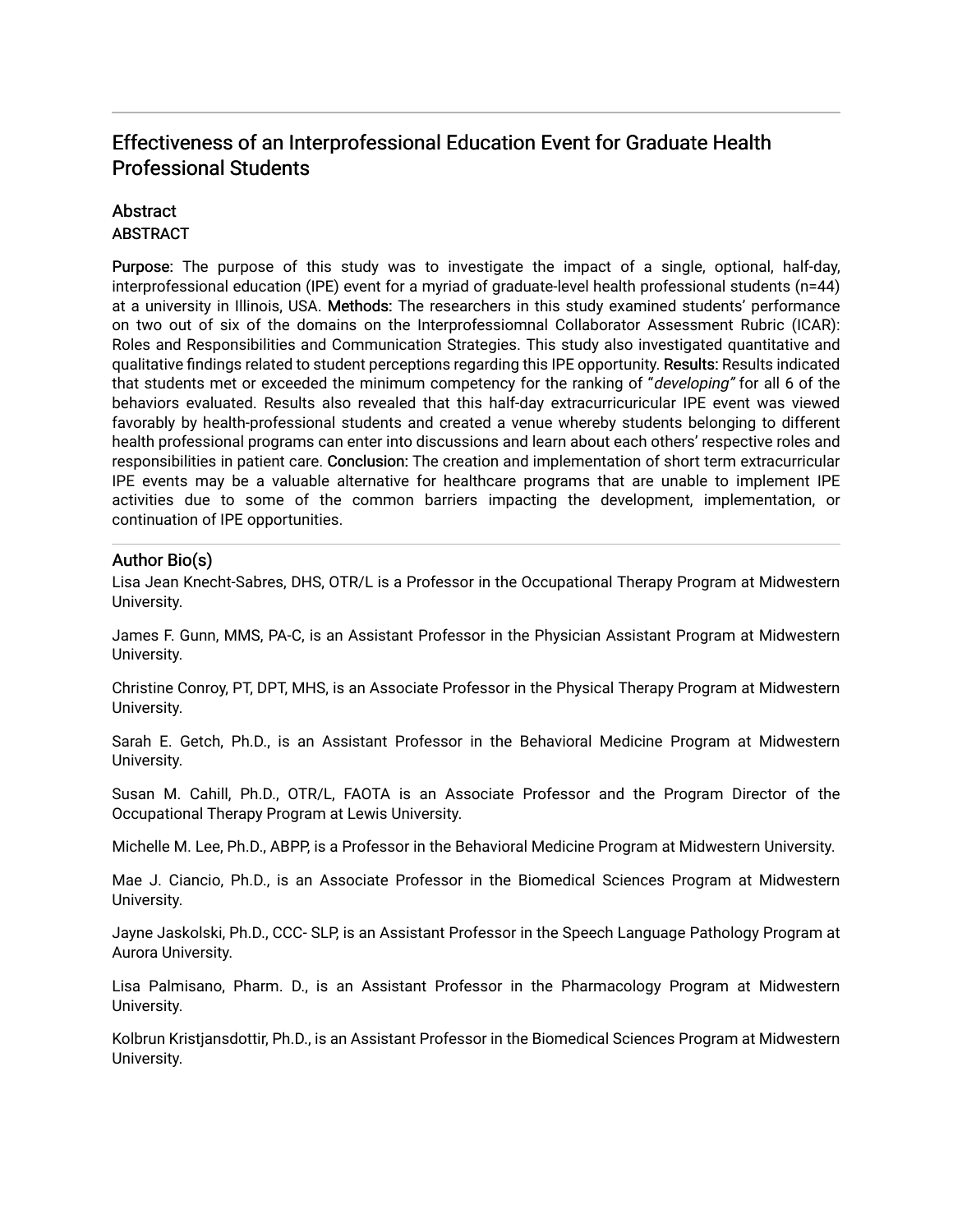### Authors

Lisa J. Knecht-Sabres, James F. Gunn, Christine Conroy, Sarah E. Getch, Susan M. Cahill, Michelle M. Lee, Mae J. Ciancio, Jayne Jaskolski, Lisa Palmisano, and Kolbrun Kristjansdottir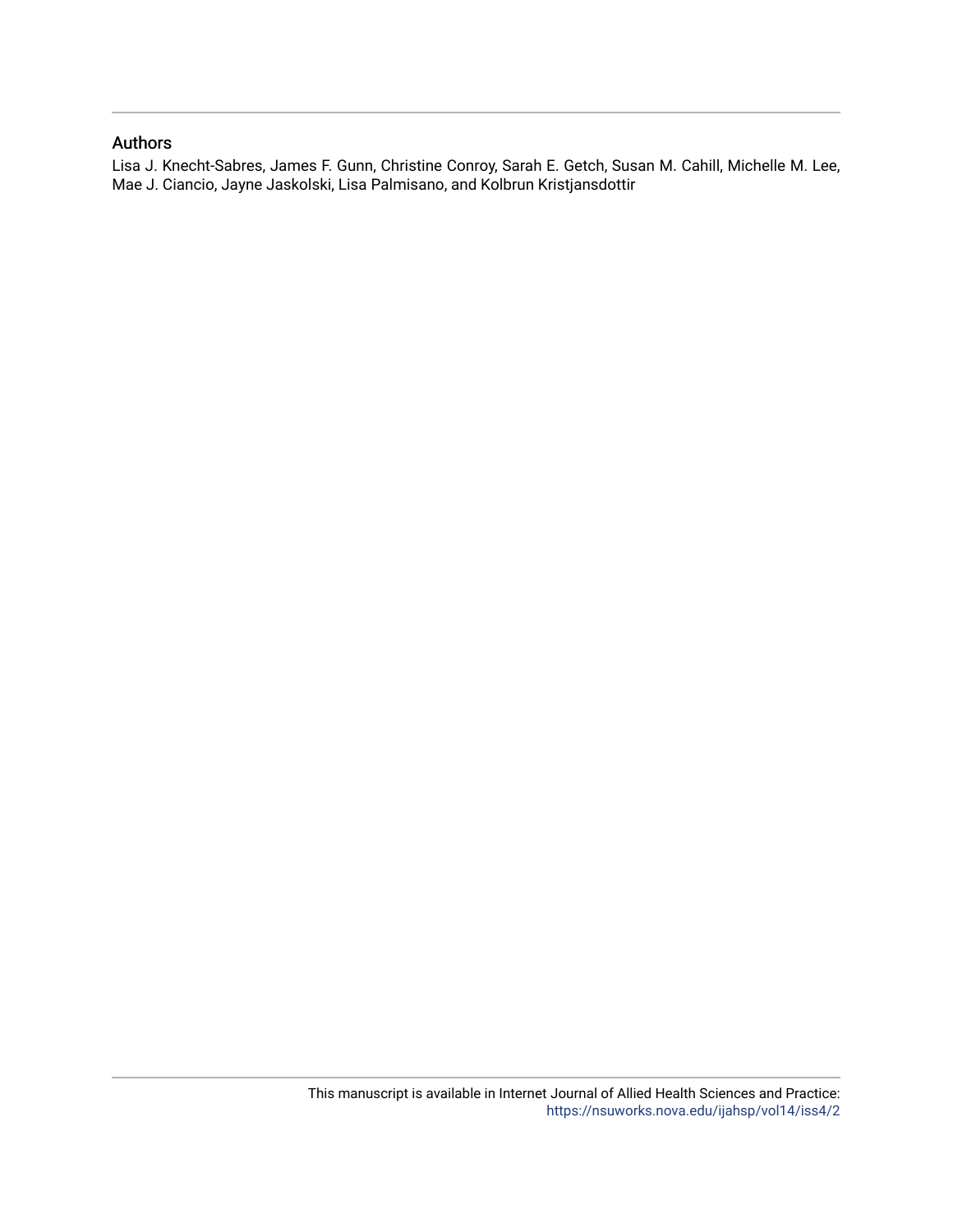

The Internet Journal of Allied Health Sciences and Practice *Dedicated to allied health professional practice and education* **Vol. 14 No. 4 ISSN 1540-580X**

## Effectiveness of an Interprofessional Education Event for Graduate Health Professional Students

 Lisa J. Knecht-Sabres, DHS, OTR/L<sup>1</sup> James F. Gunn, MMS, PA-C<sup>1</sup> Christine Conroy, PT, DPT, FNAP<sup>1</sup> Sarah E. Getch, Ph.D<sup>1</sup> Susan M. Cahill, Ph.D., OTR/L, FAOTA<sup>2</sup> Michelle M. Lee, Ph.D., ABPP<sup>1</sup> Mae J. Ciancio, Ph.D<sup>1</sup> Jayne Jaskolski, Ph.D., CCC- SLP<sup>3</sup> Lisa Palmisano, Pharm. D, BCACP<sup>1</sup> Kolbrun Kristjansdottir, Ph.D<sup>1</sup>

- 1. Midwestern University
- 2. Lewis University
- 3. Aurora University

United States

#### **ABSTRACT**

**Purpose:** The purpose of this study was to investigate the impact of a single, optional, half-day, interprofessional education (IPE) event for a myriad of graduate-level health professional students (n=44) at Midwestern University in Downers Grove, Illinois. **Methods:** The researchers in this study examined students' performance on two out of six of the domains on the Interprofessional Collaborator Assessment Rubric (ICAR): Roles and Responsibilities and Communication Strategies. This study also investigated quantitative and qualitative findings related to student perceptions regarding this IPE opportunity. **Results:** Results indicated that students met or exceeded the minimum competency for the ranking of "*developing"* for all 6 of the behaviors evaluated. Results also revealed that this half-day extracurricuricular IPE event was viewed favorably by health-professional students and created a venue whereby students belonging to different health professional programs can enter into discussions and learn about each others' respective roles and responsibilities in patient care. **Conclusion:** The creation and implementation of short term extracurricular IPE events may be a valuable alternative for healthcare programs that are unable to implement IPE activities due to some of the common barriers impacting the development, implementation, or continuation of IPE opportunities.

#### **INTRODUCTION**

The purpose of healthcare education is to develop future practitioners who are able to provide high quality services in their respective fields. The Institute of Medicine has proclaimed that all health professionals should be educated to deliver patientcentered care as part of an interdisciplinary team<sup>1</sup> A directive such as this has led to the promotion of interprofessional education (IPE) across many healthcare colleges. The World Health Organization defined IPE as occurring, "when students from two or more professions learn about, from and with each other to enable effective collaboration and improve health outcomes" (p.13).<sup>2</sup> Many universities and colleges have offered multi-professional courses or courses that are focused on providing knowledge and skills that are relevant to several professions (e.g., anatomy and physiology). However, these courses often lack reflective interaction among students and do not offer opportunities for these future professionals to learn "about, from and with" each other.<sup>3</sup>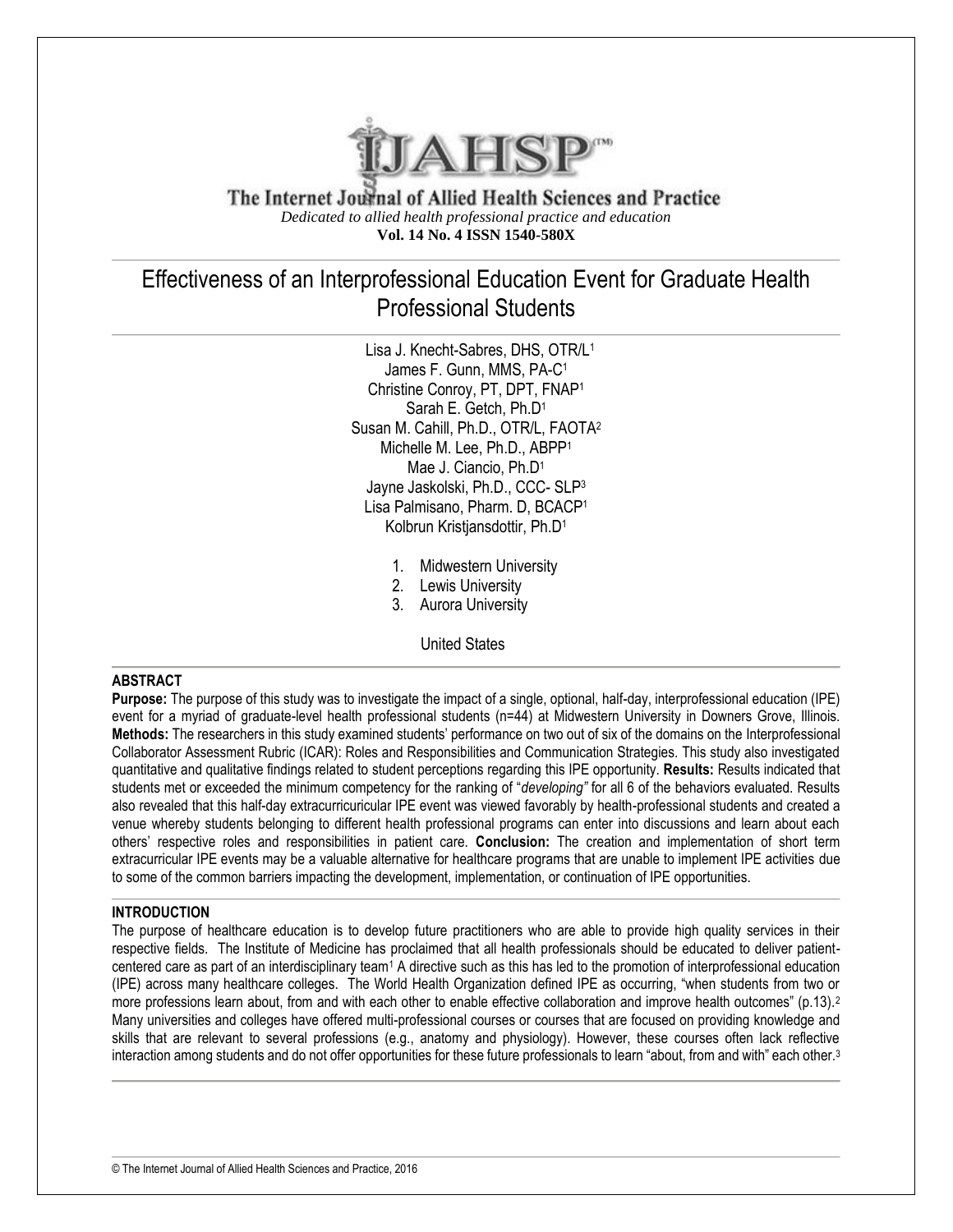#### *A Call to Provide Interprofessional Education*

Now, with the focus by professional boards and accrediting bodies on the need to incorporate IPE and/or its underlying tenets into curricula, universities are looking at ways to develop IPE activities on their campuses.4-7 Despite this emphasis for more IPE, a recent survey of US medical schools indicated limited implementation of IPE in curricula.<sup>8</sup> In fact, researchers have asserted that truly collaborative interprofessional practice and education is rare and that most health professional schools operate in a silo fashion with little dialogue, integration, or collaboration between them.<sup>3</sup>

#### *Challenges to Providing Interprofessional Education*

While the concept of introducing IPE to healthcare professional students seems, in theory, to be a relatively easy change, there are significant barriers to the introduction of IPE elements into existing curricula. First and foremost is the lack of evidence that IPE, at the pre-licensing level, has any effect on post-licensing collaboration.<sup>9</sup> As such, it may be difficult to convince wellestablished education programs to spend time and effort changing curricula to accommodate interprofessional issues when there is little evidence that it makes a lasting impact on professional practice. Besides the potential lack of perceived value, logistical factors, such as time, costs, teaching loads, lack of shared meeting spaces, rigid curricula, incongruent class schedules, differing accreditation standards, and/or turf battles, may make implementation of IPE difficult.<sup>10-13</sup> Blue et al concluded that academic calendars, scheduling, and funding were the most significant barriers impacting the development, implementation, or continuation of IPE opportunities in the United States.<sup>8</sup>

Lawlis et al explored the institutional and individual barriers for sustainable IPE.<sup>14</sup> At the institution level, the most significant barriers to IPE were the lack of financial resources and support, limited faculty development initiatives, varied health professions degree calendars, timetables, and rigid curriculum. However, at the individual level, they found that faculty attitudes, high workload, limited knowledge about other health professions and IPE, lack of perceived value, and issues related to turf as the most prevalent barriers to IPE. Conversely, it is interesting to note that Lawlis et al declared that funding, organizational structures, faculty development, skill of the facilitator, enthusiasm of the faculty, and committed role models were some of the most noteworthy enablers to IPE.<sup>14</sup> Given many of the challenges stated above, many educational programs have looked at unique ways to establish IPE on their campuses with minor additional effort on the part of faculty, administration, and resources.

#### *Processes for Providing Interprofessional Education*

Despite an expanse of literature regarding the implementation of IPE into curricula for health professions education, there does not appear to be a consensus on when or how to introduce IPE activities.<sup>8,15-18</sup> Oandasen and Reeves suggest that IPE be introduced early in an education program as it can shape an individual's knowledge of one's own profession, as well as help develop more positive attitudes towards other professionals.<sup>16</sup> In contrast, Parsell and Bligh suggest that students need to have an established professional identity before they can effectively participate in IPE activities.<sup>19</sup> Regardless of when activities are introduced, most programs appear to utilize a combination of didactic presentations, small group activities, and immersion experiences framed in problem-based or case-based pedagogy with direct involvement in IPE opportunities to build interprofessional leadership skills and competence.<sup>10, 20</sup> Zhang et al noted that programs with simulation labs often implement IPE activities within these labs to foster teamwork and communication skills.<sup>21</sup> The literature also provides examples of using service learning to facilitate students' development of interprofessional skills while targeting clinics with underserved individuals and populations.<sup>16,18</sup> Most of the activities designed to address IPE have been developed to fit into the context of the general preparatory curricula; however, few have focused on extracurricular efforts to promote IPE.

#### *Considering Extracurricular Interprofessional Opportunities*

When considering an extracurricular approach to IPE, it is important to develop activities that are brief enough to accommodate students' dense curricular schedules, but long enough to make the IPE experience meaningful for students. Unfortunately, a search of the literature yielded few examples of one-day IPE initiatives. A study by Schreiber et al reported that a 1-day IPE seminar did not impact attitudes towards IPE for Occupational Therapy (OT) students who participated.<sup>22</sup> However, these researchers questioned if the tool utilized to measure the changes was adequate, as there seemed be a ceiling effect with many students entering the activity. Very high pre-activity scores may have made it unlikely that a significant change in score could be detected.<sup>22</sup> Moreover, these authors asserted that even though there was little detectable change in attitudes, the students appeared to value IPE and the seminar. Regardless of some inconsistencies in the literature, researchers have asserted that it is vital to design and implement time efficient, high-impact learning experiences that engage students in meaningful learning activities that are truly collaborative, interprofessional, and have the capacity to enhance students' understanding of their own role as well as the role of other healthcare providers.<sup>23</sup> Therefore, the purpose of this study was to 1) investigate the impact of an elective half-day IPE event at a university for a myriad of health professional students at various levels in their didactic education and 2) investigate student perceptions related to the IPE activity.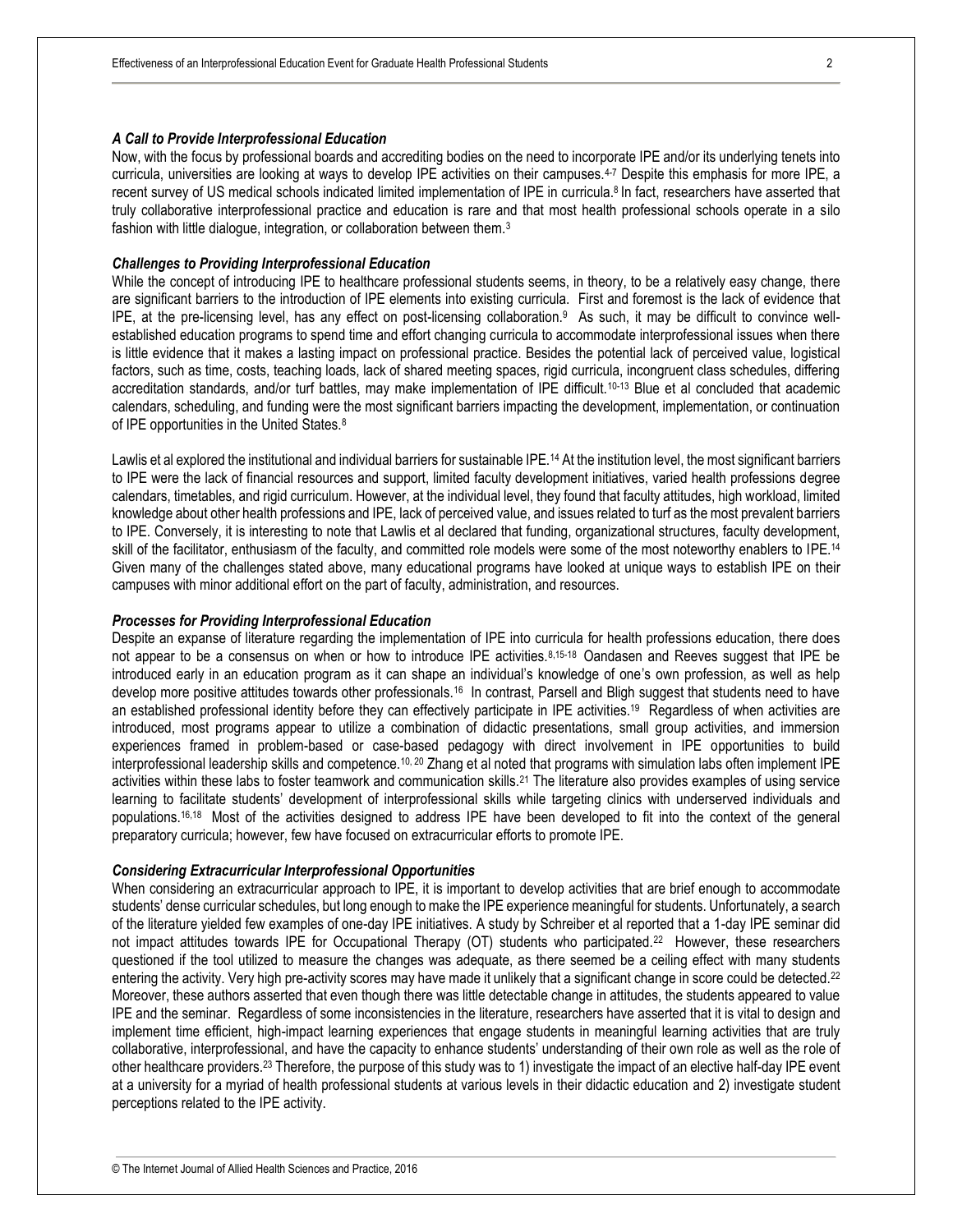#### **DESCRIPTION OF PROCESS**

This IPE activity was coordinated and hosted by the College of Health Sciences (CHS) IPE Committee from a mid-size university in Illinois, USA. Members of the IPE committee were faculty from 6 different health-related professions. The different professions represented on the committee included occupational therapy, physical therapy, physician assistant, biomedical sciences, behavioral medicine, and speech language pathology. To help facilitate this activity, faculty members from other health programs at the University were recruited for the event, including faculty members from pharmacy, dentistry, and osteopathic medicine. A maximum of 50 students from nine different health profession programs on campus were invited to sign-up for the activity via an e-mail invitation; attendance was limited to 50 students due to space and resources.

The half-day workshop activity was designed as a case-based exercise. Students were presented a mock patient scenario and then asked to discuss follow-up questions in their assigned interprofessional groups. Before the patient case scenario was presented, the students were briefly introduced to the principles of IPE and interprofessional collaborative practice. The committee developed case materials and questions that were pertinent to each profession in order to assure that the students from all programs would be able to contribute to the discussion regarding the patient's clinical scenario. The following specific objectives for the activity were selected based on the core competencies for interprofessional collaborative practice that were reported by an interprofessional collaborative expert panel:<sup>24</sup>

- Students will use the knowledge of one's own role and those of other professions to appropriately discuss and address the healthcare needs of the patients and populations served.
- Students will communicate with other healthcare professionals in an appropriate manner that supports a team approach to patient care.

In total, 44 students from the following health professions attended the event: biomedical sciences  $(n = 3)$ , clinical psychology  $(n = 8)$ , occupational therapy  $(n = 7)$ , osteopathic medicine  $(n = 3)$ , pharmacy  $(n = 7)$ , physician assistant  $(n = 5)$ , speech language pathology (n = 7), and dental medicine (n = 4). Students were separated into six groups comprised of 6-8 students with each group consisting of at least six different health professions. To ensure the activity would facilitate interprofessional interactions, the final roster for the event was intentionally constructed so that multiple professions were represented at each discussion table. The activity lasted three hours. The case developed for the IPE activity was based on a mock patient with head and neck cancer. To facilitate interprofessional discussions and achievement of the learning objectives, students were expected to discuss questions that were developed by the CHS IPE Committee within their respective groups during three separate break-out sessions. A sample of the questions that were used during the activity to facilitate IPE discussions is provided in Appendix A.

Each group was also assigned a faculty facilitator to help encourage and guide the discussion when needed (total facilitators = 6). All facilitators were informed regarding the types of responses they should expect from the students from different professional programs. In other words, possible questions and answers used to facilitate IPE discussions were identified and discussed by the facilitators prior to the event. All facilitators were also trained on the evaluation measures used for this IPE event.

#### **EVALUATION MEASURES**

#### *Student Satisfaction Survey*

This first measure was a survey designed to capture the students' perspectives about the IPE event. Students were asked to endorse statements regarding their overall satisfaction with the event, their learning as a result of the event, and whether they would recommend the IPE event to another student. The survey responses were based on a 5-point Likert scale with higher scores reflecting greater agreement (*5 = strongly agree, 4 = agree, 3 = undecided, 2 = disagree, 1 = strongly disagree*). In addition, the survey included an open ended question where students were able to provide their perspectives about the event. The students' comments were analyzed using a basic interpretive qualitative design.

#### *Interprofessional Collaborator Assessment Rubric*

The second measure consisted of an adapted version of the Interprofessional Collaborator Assessment Rubric (ICAR), a criterionbased rating scale that was used by the faculty facilitators to rate the students' performance on two dimensions, roles and responsibilities and communication strategies.15,25 The ICAR was developed to assess learners' achievement as well as to provide constructive feedback for those looking to further develop their competency in interprofessional settings.<sup>15</sup> It has been validated through several methods including a typological analysis of national and international competency frameworks, a Delphi survey of experts, and interprofessional focus groups with students and faculty.<sup>15</sup> In order to better focus on the current IPE event's specific objectives, the ICAR was modified to include only six items from the two domains that address Roles and Responsibilities and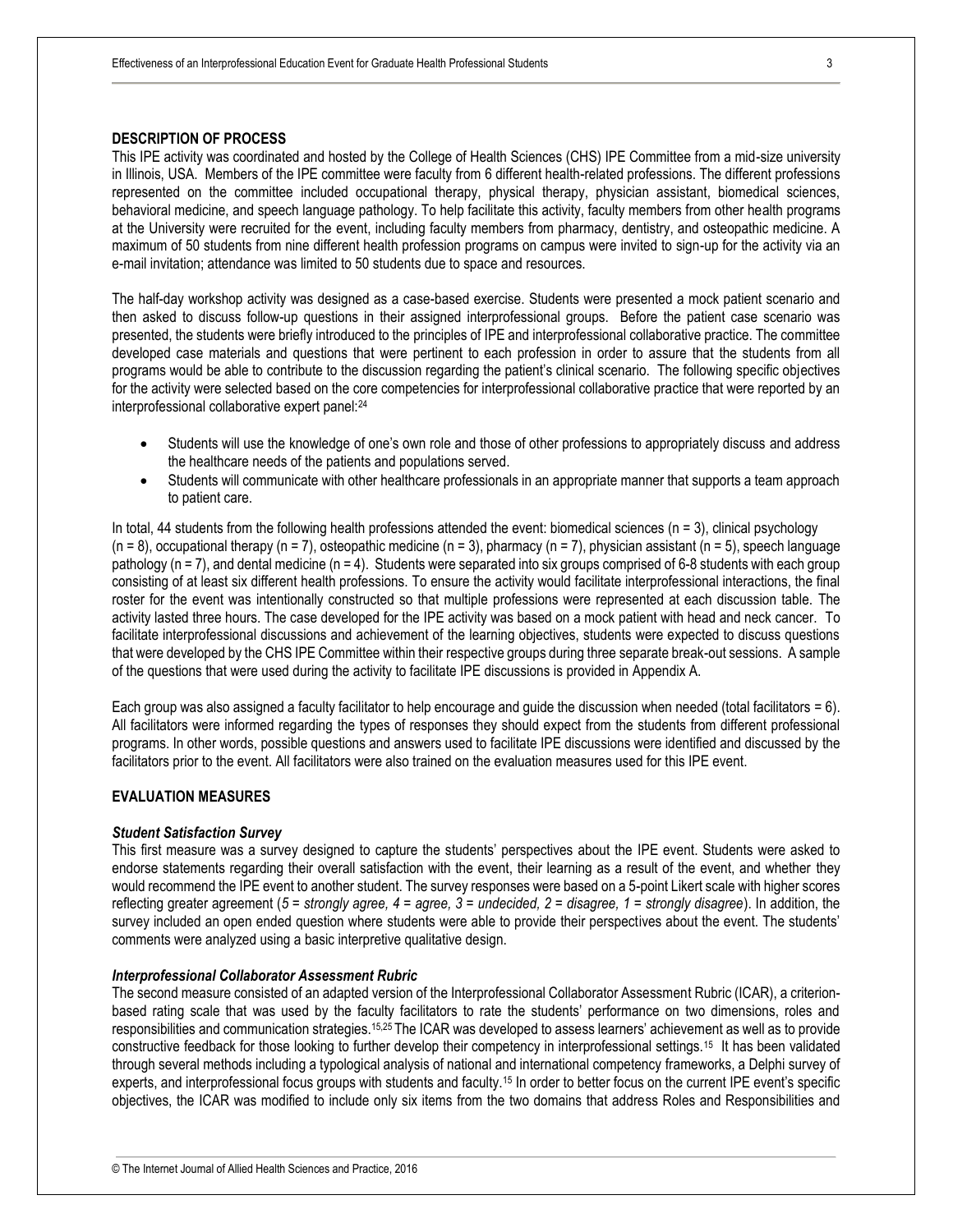Communication Strategies. The first three items used in this study focused on the roles and responsibilities of the student and assessed the students' ability to: a) describe their own role as a healthcare professional with the team/patient/family, b) identify and discuss with the team their own limitations as a healthcare professional, and c) identify and share evidence-based practice with the team. The next three items focused on communication strategies and assessed the students' ability to: a) communicate with the team in a logical way, b) explain discipline specific jargon, and c) listen actively and encourage ideas from other healthcare professionals in training. Students' competence level was assessed by trained faculty facilitators and rated on a Likert-type scale with scores ranging from one to four (*1 = minimal*; *2 = developing*; *3 = competent*; *4 = mastery*) with higher scores reflecting a higher level of competence. Many scores were assigned throughout the event, however, facilitators did not finalize scores until the end of the event when student participation ceased.

#### **RESULTS**

There were a total of 42 student satisfaction surveys completed from the group of 44 various healthcare professional students present. Results from the student satisfaction survey indicated that students, in general, felt the IPE event was a very positive experience. Specifically, students *agreed* to *strongly agreed*, on average, that they were satisfied overall with the IPE event. Additionally, students *agreed* to *strongly agreed*, on average, that they learned new information and that they would recommend the IPE event to fellow students (Table 1).

Qualitative comments on the survey supported the students' favorable rating of the event, indicating that the students 1) were satisfied with the event, 2) learned something new, and 3) would recommend this event to a fellow student. The following quotes represent the type of qualitative feedback received.

"This event was such a great experience! This is so important for every student to experience this type of interaction with other health professionals. This is an amazing way to learn about each other and the different professions and how we can collaborate. I would HIGHLY advocate this type of program to be installed into each curriculum."

"Really enjoyed learning to work with other professions and looking at the patient from all aspects. I learned a lot about what other professions can do to help the patient and how I can work with them to help better the patient. Really glad I came. Great experience."

"The event was extremely well-organized and executed. It was tremendously beneficial to my educational experience. I would highly recommend this to all students. "

The facilitators ( $n = 6$ ) of each group evaluated between 6-8 students from varied healthcare professions (total evaluations,  $N =$ 44). Overall, the results from the modified ICAR indicated that students demonstrated a level of competency as categorized as "*developing to competent"* in their ability to a) describe their own role as a healthcare professional with the team, b) identify and share evidence-based practice with the team, and c) explain discipline specific jargon to the team. Students' ability to identify and discuss with the team their own limitations as a healthcare professional was assessed, on average, as being *"competent"*. Further, results indicated that, on average, students' level of competency was that of "*competent to mastery"* with regard to their ability to a) communicate with the team in a logical way and b) listen actively and encourage ideas from other healthcare professionals in training. Overall, students met or exceeded the minimum competency for the ranking of "*developing"* for all of the behaviors evaluated (Table 2).

#### **DISCUSSION**

In conclusion, the results regarding this IPE event were very positive. Both quantitative data and qualitative comments indicated that students found the half-day IPE event to be satisfying, a source of new learning, and worthy of recommendation to other students. Moreover, students demonstrated behaviors that met or exceeded the minimum competency expectatations related to their own professional role and in communication.

Researchers suggest that IPE is most effective when a) principles of adult learning are used, b) learning methods reflect real world practice, and c) interactions occur between students.<sup>26</sup> Perhaps, part of the reason for the successful outcome of this IPE event was related to the fact that the investigators in this study intentionally designed an IPE event which addressed all three of these concepts. It is also possible that since the students in this study volunteered to take part in an IPE event on a weekend morning, they already possessed a positive attitude towards IPE and were potentially more open-minded and receptive to developing IPE skills and more motivated to interact with other students in varied professional schools.

Faculty members, providing representation of multiple health professions, were involved throughout the creation of the IPE activity and reached consensus regarding the presentation of the case, discussion questions, and student assessments. The researchers of this study concluded that it was vital that representatives from all professional disciplines be involved in the developmental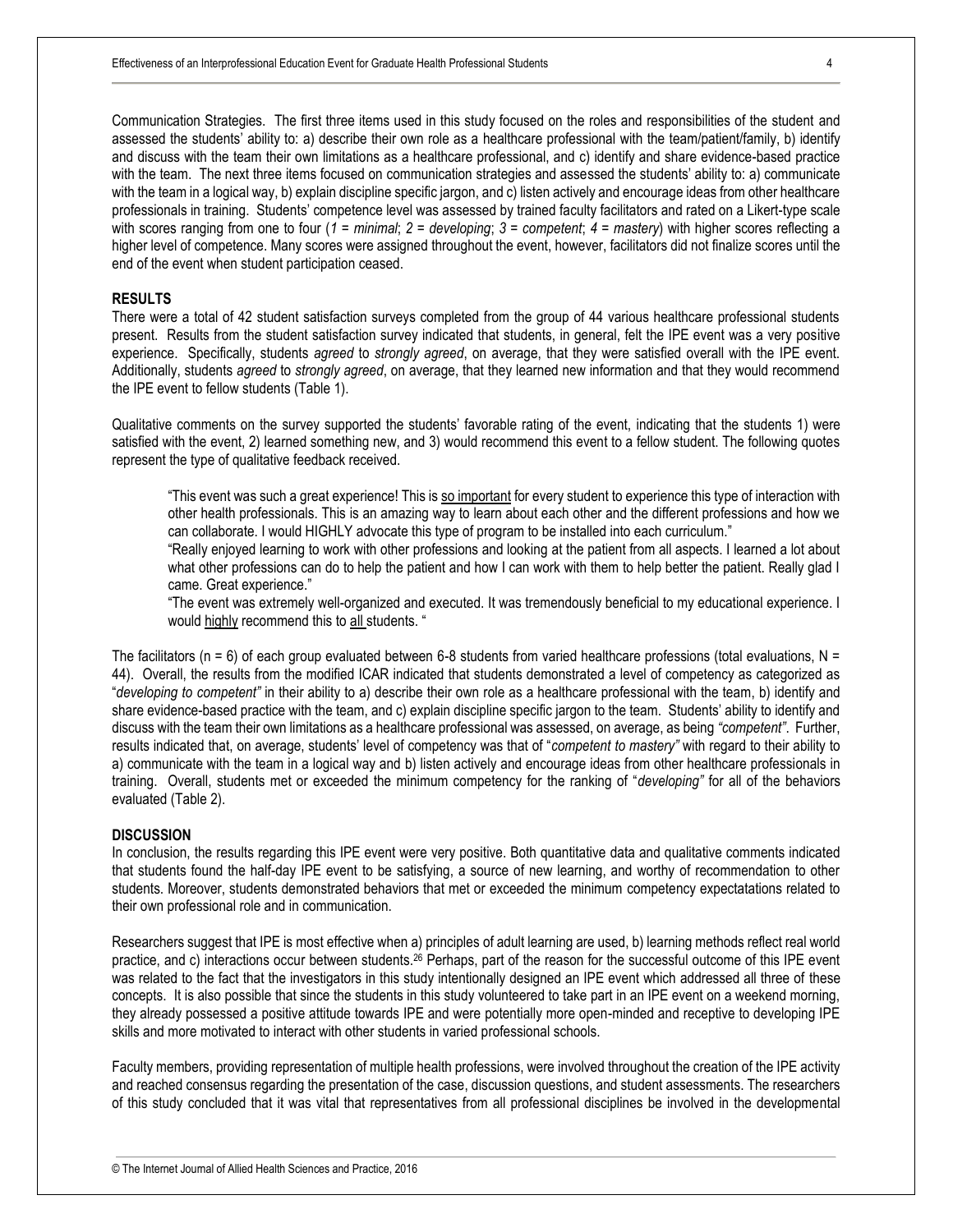phases of IPE events. They found this process helped deepen their own understandings of colleagues' professional roles and responsibities, which is key to interprofessional practice.

The researchers in this study concluded that it would be beneficial to include more specific anchors on the rubric of the evaluation tool. As the rubric stands now, anchors included broad assessments of skills and included descriptors such as does not, occasionally, frequently, and consistently describe one's professional roles and responsibilities, explain discipline-specific jargon, or share evidence-based or best practice discipline-specific knowledge with others. The researchers in this study felt that the inclusion of specific behavioral anchors (e.g., identifies at least one method of best-practice specific to profession, demonstrates active listening by reflecting back information) both in the rubric and in the facilitor training could be beneficial and might further strengthen inter-rater reliability.

#### **IMPLICATIONS**

The literature suggests that there are significant barriers that may prevent healthcare institutions from offering IPE experiences within curricula.<sup>8</sup> However, the results from this study suggest that the implementation of a brief IPE activity, outside of the students' general professional curricula, might be a solution to enhance IPE in healthcare colleges and universities. It may also serve as an effective primer for encouraging interest in IPE among faculty members. This study provides preliminary evidence for the impact of brief IPE interventions. There appears to be a vital need to create, implement, and assess the effectiveness of high-impact learning experiences that engage students in meaningful learning activities which are truly collaborative and interprofessional.<sup>27</sup> Preliminary evidence suggests that quality IPE experiences have the capacity to enhance students' understanding of their own role and the role of other healthcare providers, improve professional interactions, and enhance the quality of care for patients and clients.<sup>27</sup>

#### **LIMITATIONS**

This study was conducted with a relatively small sample and at one, graduate-level, healthcare university in Illinois, USA. Therefore, the outcomes of this study may not be directly generalizeable to all healthcare college and universities. Also, this study only examined two IPE domains: interprofessional communication and roles and responsibilities. Future studies should include the investigation of other IPE behaviors. Further, many of the investigators involved in this study were also members of the IPE committee that designed and implemented the IPE event. Finally, the students that participated in this IPE activity were at different points in their respective curricula; thus, they may not have had the exposure to all of the necessary pre-requisite information in their program to thoroughly address all of the clinical components associated with the case. This may have limited some students' participation, which in turn may have resulted in a lower compentency scores provided by the facilitator.

#### **FUTURE DIRECTIONS**

Future studies should investigate if brief IPE activities can produce similar results with larger student populations and if such activities influence IPE behaviors in other domains. Future studies could also focus on evaluating inter-rater reliabilty on the faculty ICAR ratings. In addition, the best methods for training faculty facilitiators on rating the ICAR should be explored. Finally, future investigations could compare and contrast students' perceptions related to brief IPE activities like the one described in this study with other activities (e.g., journal clubs) to determine the most effective and efficent mechanism for enhancing interprofessonal behvaiors.

#### **CONCLUSION**

Interprofessional collaboration is becoming increasingly valued, even though professionals in educational and healthcare settings trend toward remaing siloed. The implementation of interprofessional educational activities in healthcare universities has the potential to foster interprofessional behaviors in students. The results of this study show that a half-day extracurricuricular IPE event is viewed favorably by health-professional students and creates a venue whereby students belonging to different health professional training programs can enter into discussion and learn about each others' respective roles and responsibilities in patient care. The creation and implementation of short term extracurricular IPE events may be a valuable alternative for healthcare programs that are unable to implement IPE activities due to some of the common barriers of incorporating IPE.

#### **DECLARATION OF INTEREST**

The authors report no declaration of interest. The authors alone are responsible for the writing and content of this article. This study was approved by Midwestern University's Institutional Review Board.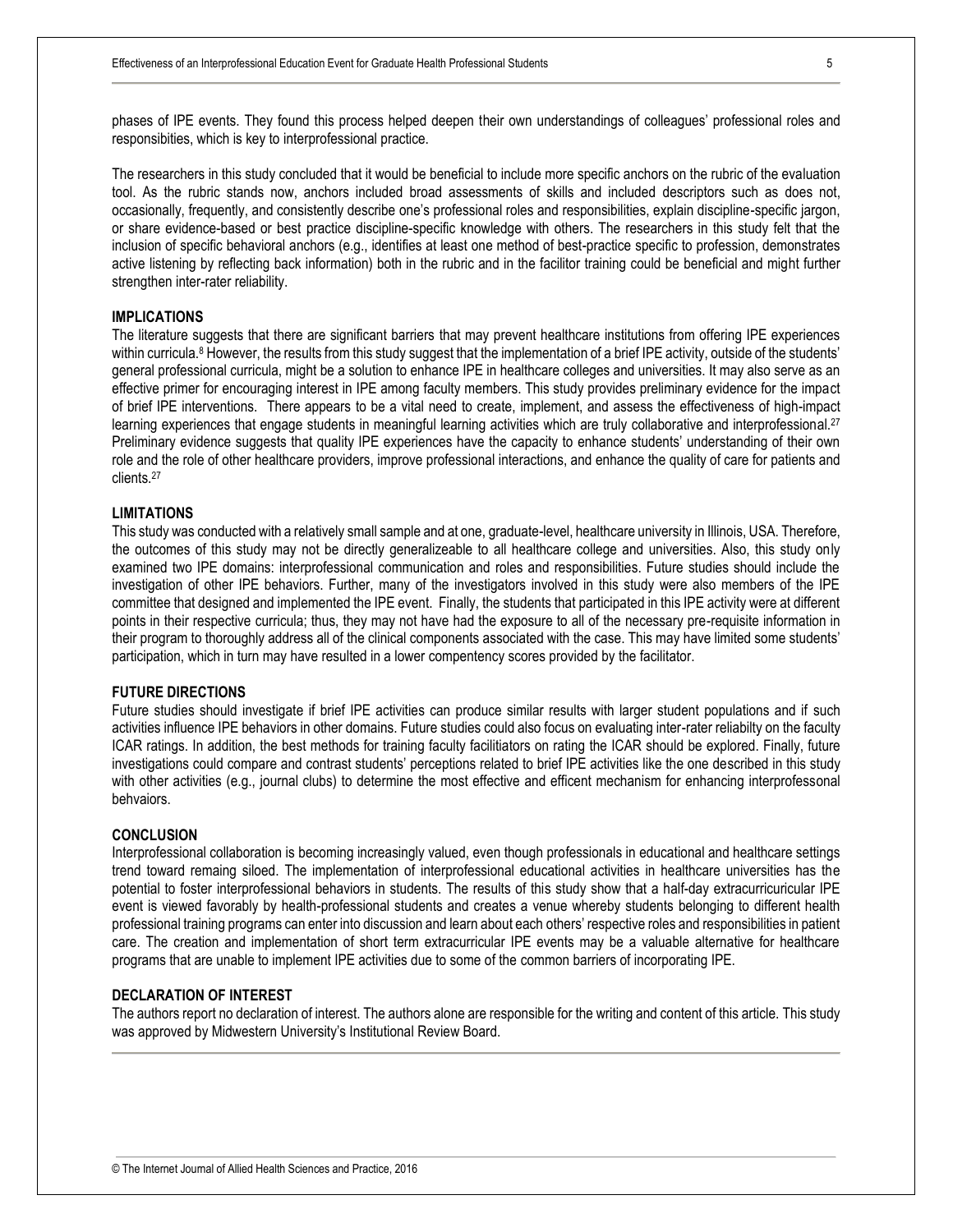#### **REFERENCES**

- 1. Institute of Medicine: Committee on Quality of Healthcare in America. *Crossing the quality chasm: A new health system for the 21st century*. Washington, DC: National Academy Press. 2001. Retrieved from
- http://www.nap.edu/catalog/10027/crossing-the-quality-chasm-a-new-health-system-for-the, Accessed July 27, 2016.
- 2. World Health Organization Framework for action on interprofessional education and collaborative practice. 2010. http://www.who.int/hrh/resources/framework\_action/en/ Accessed July 27, 2016.
- 3. Earnest M, Brandt B. Aligning practice redesign and interprofessional education to advance triple aim outcomes. *J Interprof Care.* 2014;28(6):497-500. [PMID: 25029535] DOI[: 10.3109/13561820.2014.933650](http://dx.doi.org/10.3109/13561820.2014.933650)
- 4. Accreditation Council for Occupational Therapy Education (ACOTE*). Accreditation standards for a master's degree level educational program for the occupational therapist.* The American Occupational Therapy Association, Inc. 2011. Retrieved from http://www.aota.org. Accessed July 27, 2015.
- 5. Accreditation Council for Pharmacy Education (ACPE). *Accreditation standards and key elements for the professional program in pharmacy leading to the doctor of pharmacy degree*. Chicago, IL. 2016. Retrieved from https://www.acpeaccredit.org/pdf/Standards2016FINAL.pdf. Accessed July 27, 2016.
- 6. Accreditation Review Commission on Education for the Physician Assistant, Inc., (ARC-PA). *Accreditation standards for physician assistant education*. 2014. Retrieved from: http://www.arc-pa.org/accreditation/. Accessed July 27, 2016.
- 7. Commission on Accreditation in Physical Therapy Education. *Evaluative criteria for accreditation of PT programs. 2014*. Retrieved **from the set of the set of the set of the set of the set of the set of the set of the set of the set of the set of the set of the set of the set of the set of the set of the set of the set of the set of the set**

http://www.capteonline.org/uploadedFiles/CAPTEorg/About\_CAPTE/Resources/Accreditation\_Handbook/EvaluativeCriteria PT.pdf. Accessed July 27, 2016.

- 8. Blue AV, Zoller J, Stratton TD, Elam CL, Gilbert, J. Interprofessional education in US medical schools. *J Interprof Care.*  2010;24(2):204-6. [PMID: 20148622] DOI: [10.3109/13561820903442887](http://dx.doi.org/10.3109/13561820903442887)
- 9. Zwarenstein M, Reeves S, Perrier L. Effectiveness of pre-licensure interprofessional education and post-licensure collaborative interventions. *J Interprof Care.* 2005 May 19;19(suppl 1):148-65. [PMID: 16096152] DOI: [10.1080/13561820500082800](http://dx.doi.org/10.1080/13561820500082800)
- 10. Abu-Rish E, Kim S, Choe L, Varpio L, Malik E, White AA, et al. Current trends in interprofessional education of health science students: a literature review. *J Interprof Care.* 2012 nov;26(6):444-51. [PMID: 22924872] Doi: 10.3109/13561820.2012.715604
- 11. Buring SM, Bhushan A, Broeseker A, Conway S, Duncan-Hewitt W, Hansen L, Westberg S. Interprofessional Education Supplement in Interprofessional Education: Definitions, Student Competencies and Guidelines for Implementation. *Am J Pharm Educ.* 2009 Jul;73(4):59. [PMID: 19657492]
- 12. Curran VR, Deacon DR, Fleet L. Academic administrators' attitudes towards interprofessional education in Canadian schools of health professional education*. J Interprof Care.* 2005 May;19(Suppl 1):76-86*.* [PMID: 16096147] DOI: [10.1080/13561820500081802](http://dx.doi.org/10.1080/13561820500081802)
- 13. Rees D, Johnson R. All together now? Staff views and experiences of a prequalifying interprofessional education curriculum. *J Interprof Care.* 2007 Oct;21(5):543-55. [PMID: 17891627] DOI: [10.1080/13561820701507878](http://dx.doi.org/10.1080/13561820701507878)
- 14. Lawlis TR, Anson J, Greenfield D. Barriers and enablers that influence sustainable interprofessional education: a literature review. *J Interprof Care.* 2014 jul;28(4):305-10. [PMID: 24625198] [http://dx.doi.org/10.3109/13561820.2014.895977.](http://dx.doi.org/10.3109/13561820.2014.895977)
- 15. Curran VR, Sharpe D, Flynn K, Button P. A longitudinal study of the effect of an interprofessional education curriculum on student satisfaction and attitudes towards interprofessional teamwork and education*. J Interprof Care*. 2010 Jan;24(1):41-52. [PMID: 19705318] DOI: [10.3109/13561820903011927](http://dx.doi.org/10.3109/13561820903011927)
- 16. Oandasan I, Reeves S. Key elements of interprofessional education. Part 2: Factors, processes, and outcomes. *J Interprof Care.* 2005 May;19(Suppl 1):39-48. [PMID: 16096144] DOI: [10.1080/13561820500081703](http://dx.doi.org/10.1080/13561820500081703)
- 17. Reeves S, Zwarenstein M, Goldman J, Barr H, Freeth D, Koppel I, Hammick M. The effectiveness of interprofessional education: key findings from a new systematic review. *J Interprof Care.* 2010 May;24(3):230-41. [PMID: 20178425] DOI: [10.3109/13561820903163405](http://dx.doi.org/10.3109/13561820903163405)
- 18. Thistlethwaite J. Interprofessional education: A review of context, learning and the research agenda. *Med Educ.* 2012 Jan;46(1):58-70. [PMID: 22150197] DOI: [10.1111/j.1365-2923.2011.04143.x](http://dx.doi.org/10.1111/j.1365-2923.2011.04143.x)
- 19. Parsell J. Bligh. Interprofessional Learning. *Postgrad Med J.* 1998;74:89-95.
- 20. Freeth D, Hammick M, Reeves S, Koppel I, Barr H. *Effective Interprofessional Education: Development, Delivery and Evaluation*. London: Blackwell; 2005
- 21. Zhang C, Thompson S, Miller C. A review of simulation-based interprofessional education. *Clin Sim Nurs.* 2011;7:e117-26.
- 22. Schreiber J, Goreczny A, Bednarek M, Hawkins S, Hertweck M, Sterrett S. The effects of a single event interprofessional education (IPE) experience on occupational therapy students' attitudes toward IPE. *Inter J Allied Health Sc Prac.*  2014*;*12(1):1-8.